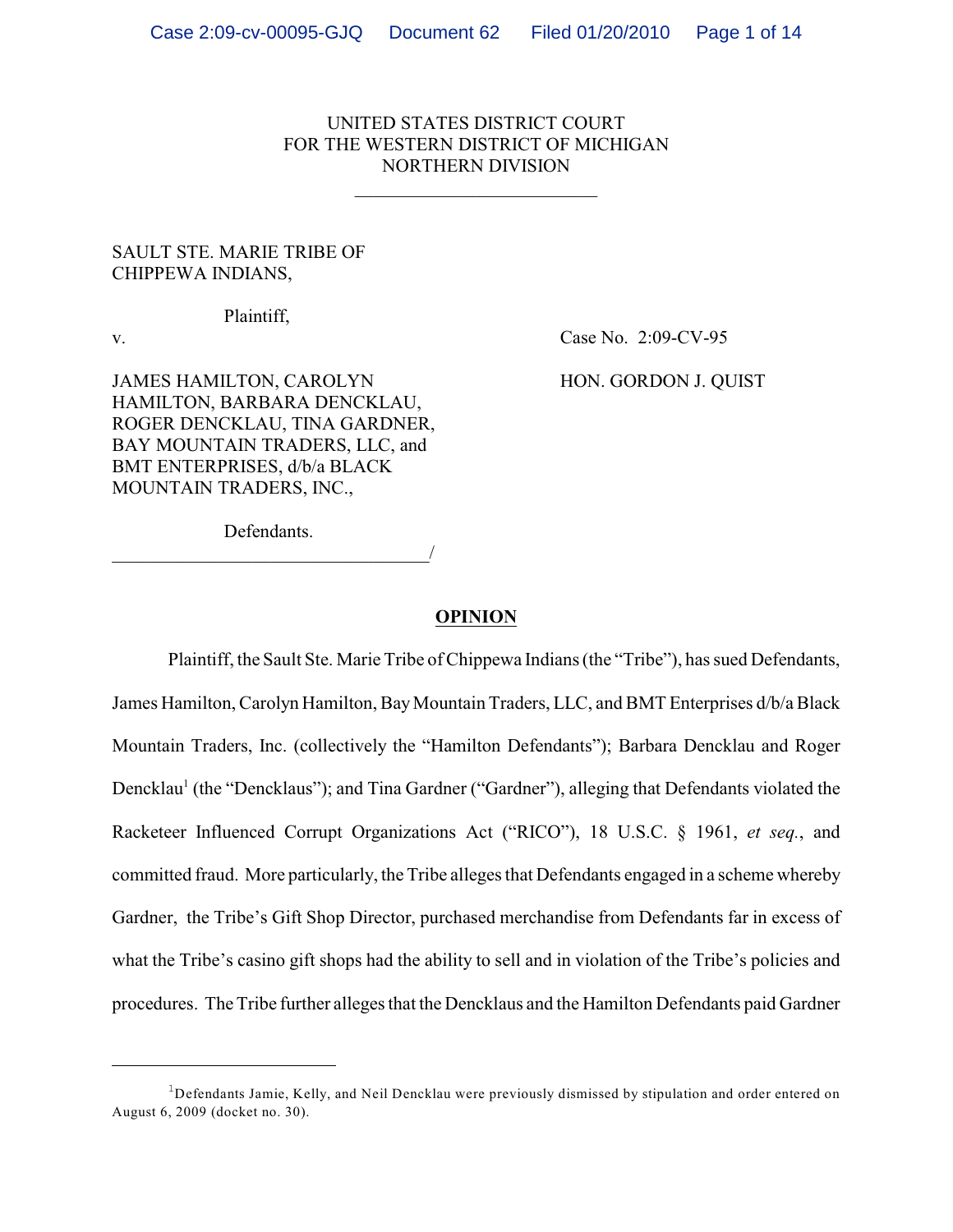kickbacks on all merchandise purchased by the Tribe and provided Gardner all expense paid vacations to Minnesota and elsewhere as part of the fraudulent scheme.

The Dencklaus, the Hamilton Defendants, and Gardner have all filed separate counterclaims against the Tribe. In their counterclaim, the Dencklaus assert claims for violation of RICO, fraud, and defamation. The Hamilton Defendants assert claims for fraud and defamation. Finally, Gardner asserts claims against the Tribe for termination without just cause and in violation of her legitimate expectation of just cause employment and for defamation. In addition, the Hamilton Defendants and Gardner have filed crossclaims against the Dencklaus, and the Dencklaus have filed crossclaims against Gardner and the Hamilton Defendants.

Presently before the Court are the following motions: (1) the Tribe's motions to dismiss and/or for summary judgment on the counterclaims of Gardner, the Hamilton Defendants, and the Dencklaus; (2) the Dencklaus' motion to dismiss the crossclaims of Gardner and the Hamilton Defendants; and (3) the Dencklaus' motion for summary judgment on the Tribe's claims. For the reasons set forth below, the Court will: (1) grant the Tribe's motions with regard to the counterclaims by Gardner and the Hamilton Defendants; (2) defer ruling on the Tribe's motion regarding the Dencklaus' counterclaim pending completion of discovery relating to Tribe s waiver of sovereign immunity; (3) grant in part and deny in part the Dencklaus' motion to dismiss the crossclaims by Gardner and the Hamilton Defendants; and (4) deny the Dencklaus' motion for summary judgment on the Tribe's claims.

## *The Tribe's Motions*

The Tribe has filed Rule 12(b)(6) motions to dismiss Gardner's and the Hamilton Defendants' counterclaims, as well as a Rule 56 motion for summary judgment on the Dencklaus'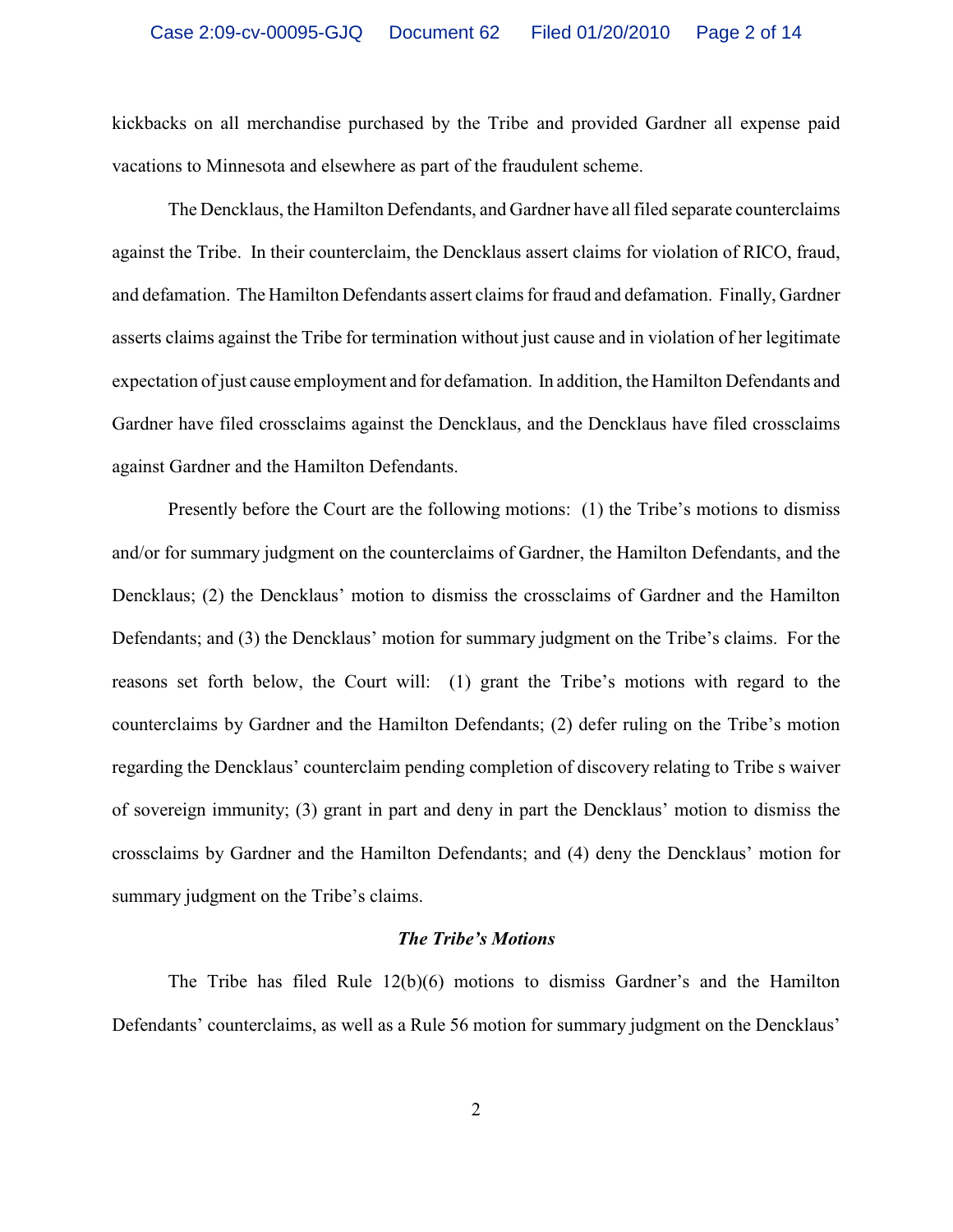counterclaim.<sup>2</sup> In each motion, the Tribe asserts that the Defendants' counterclaims are barred by the Tribe's sovereign immunity.<sup>3</sup>

"Suits against Indian tribes are . . . barred by sovereign immunity absent a clear waiver by the tribe or congressional abrogation." *Okla. Tax Comm'n v. Citizen Band Potawatomi Indian Tribe*, 498 U.S. 505, 509, 111 S. Ct. 905, 909 (1991). Tribal sovereign immunity deprives a court of subject matter jurisdiction. *See Miner Elec., Inc. v. Muscogee (Creek) Nation*, 505 F.3d 1007, 1009 (10th Cir. 2007). "There is a strong presumption against waiver of tribal sovereign immunity." *Demontiney v. United States*, 255 F.3d 801, 811 (9th Cir. 2001). A waiver of tribe's sovereign immunity, whether by Congressional action or by the tribe itself, cannot be implied, but must be unequivocally expressed. *See E.F.W. v. St. Stephen's Indian High Sch.*, 264 F.3d 1297, 1304 (10th Cir. 2001) (quoting *Fletcher v. United States*, 116 F.3d 1315, 1324 (10th Cir. 1997)). Moreover, tribal sovereign immunity is not dependent upon the distinction between the governmental and commercial activities of a tribe. *Allen v. Gold Country Casino*, 464 F.3d 1044, 1046 (9th Cir. 2006).

There is no dispute that the Tribe is a federally recognized tribe entitled to tribal sovereign immunity. (Compl. ¶ 7; Dencklaus' Answer ¶ 7; Hamilton Defs.' Answer ¶ 7; Gardner Countercl. ¶ 2.) Therefore, the Dencklaus, the Hamilton Defendants, and Gardner, as the parties asserting claims against the Tribe, have the burden of showing a waiver of tribal sovereign immunity. *See Sydnes v. United States*, 523 F.3d 1179, 1183 (10th Cir. 2008) ("[T]he party asserting jurisdiction bears the burden of proving that sovereign immunity has been waived."); *Ingrassia v. Chicken*

 ${}^{2}$ Gardner and the Hamilton Defendants have not responded to the Tribe's motions.

 ${}^{3}$ Because sovereign immunity serves as a bar to subject matter jurisdiction, the Tribe should have asserted this defense pursuant to a motion to dismiss for lack of subject matter jurisdiction under Rule 12(b)(1). Nonetheless, the failure to use the proper procedural vehicle is not fatal to the Tribe's motions.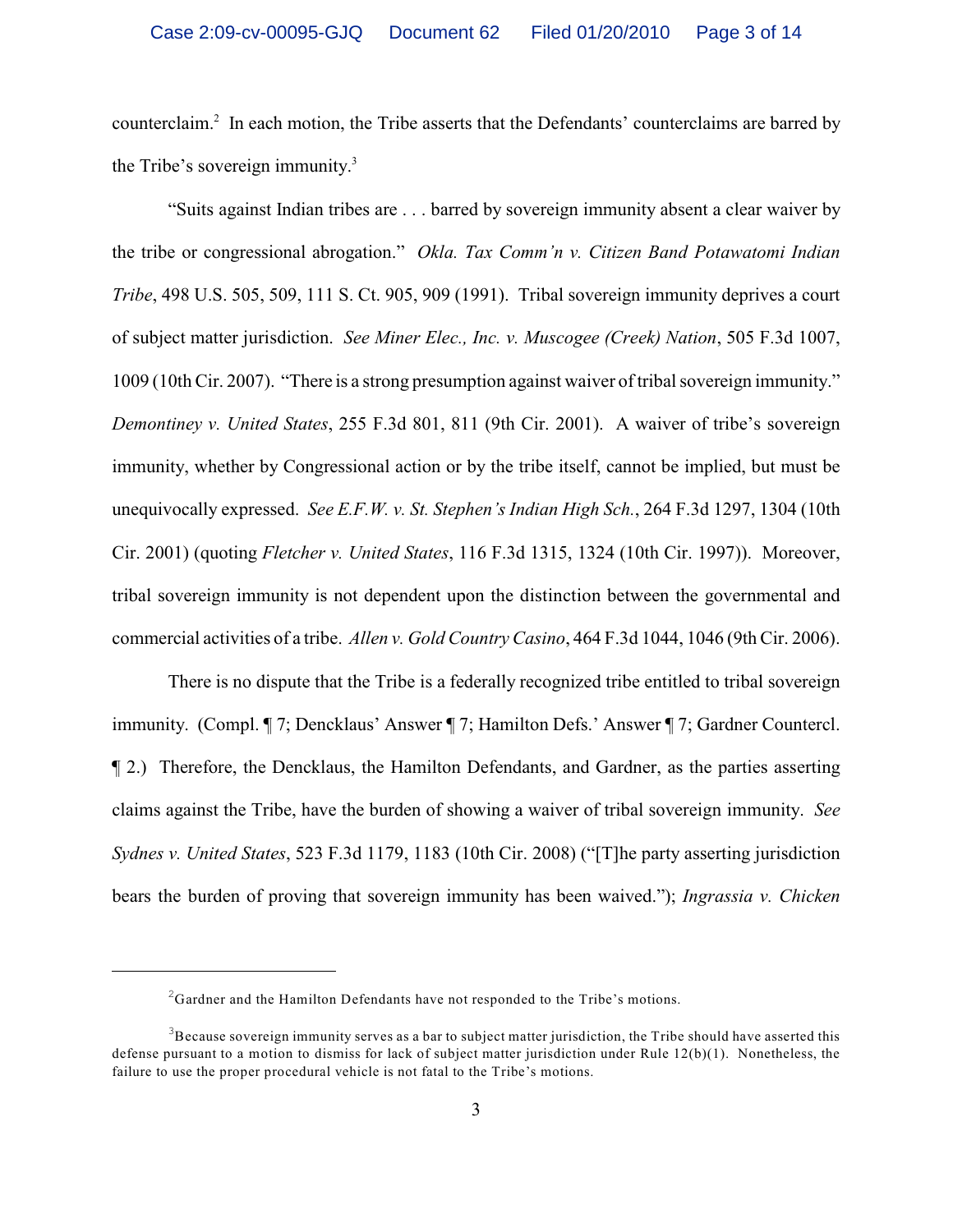*Ranch Bingo & Casino*, No. CIV-F-09-1266 AWI SMS, 2009 WL 5030658, at \*1 (E.D. Cal. Dec. 16, 2009) ("The plaintiff bears the burden of showing a waiver of tribal sovereign immunity.").

The Hamilton Defendants and Gardner, having failed to respond to the Tribe's motions to dismiss, have not met their burden of showing an unequivocal waiver. The Dencklaus, on the other hand, responded to the Tribe's motion. The Dencklaus concede that the Tribe may assert sovereign immunity as a defense to their counterclaims. They argue, however, that the Tribe's motion should be denied for two reasons. First, they note that as of the time they responded to the motion, the Hamilton Defendants had not provided their Rule 26 disclosures and no discovery had occurred with regard to the Tribe's governance or its charter documents, which might disclose a basis for waiver. Second, citing *Rosebud Sioux Tribe v. Val-U Construction Co.*, 50 F.3d 560 (8th Cir. 1995), they contend that the Court should deny the motion because courts have allowed counterclaims as a setoff even if in the absence of a waiver.

The Dencklaus' second argument lacks merit. The court in *Rosebud Sioux Tribe* held that the defendant could assert its contract-related claims against the tribe because the tribe had waived its immunity from such claims in the parties' contract. In contrast, the Dencklaus have not shown a waiver in this case. Moreover, while the *Rosebud Sioux Tribe* court did state that "[r]ecoupment is a defensive action that operates to diminish the plaintiff's recovery rather than to assert affirmative relief," *id.* at 562, the Dencklaus assert affirmative claims against the Tribe – for violation of RICO, fraud, and defamation – rather than a defensive claim of recoupment.

Turning to the Dencklaus' first argument, while the Court notes that sufficient time has passed since the Dencklaus filed their response to the Tribe's motion for the Dencklaus to obtain discovery on the waiver issue, the Court will allow the Dencklaus time to conduct discovery on this issue. The Tribe did not respond to the Dencklaus' request for discovery, and the Court determines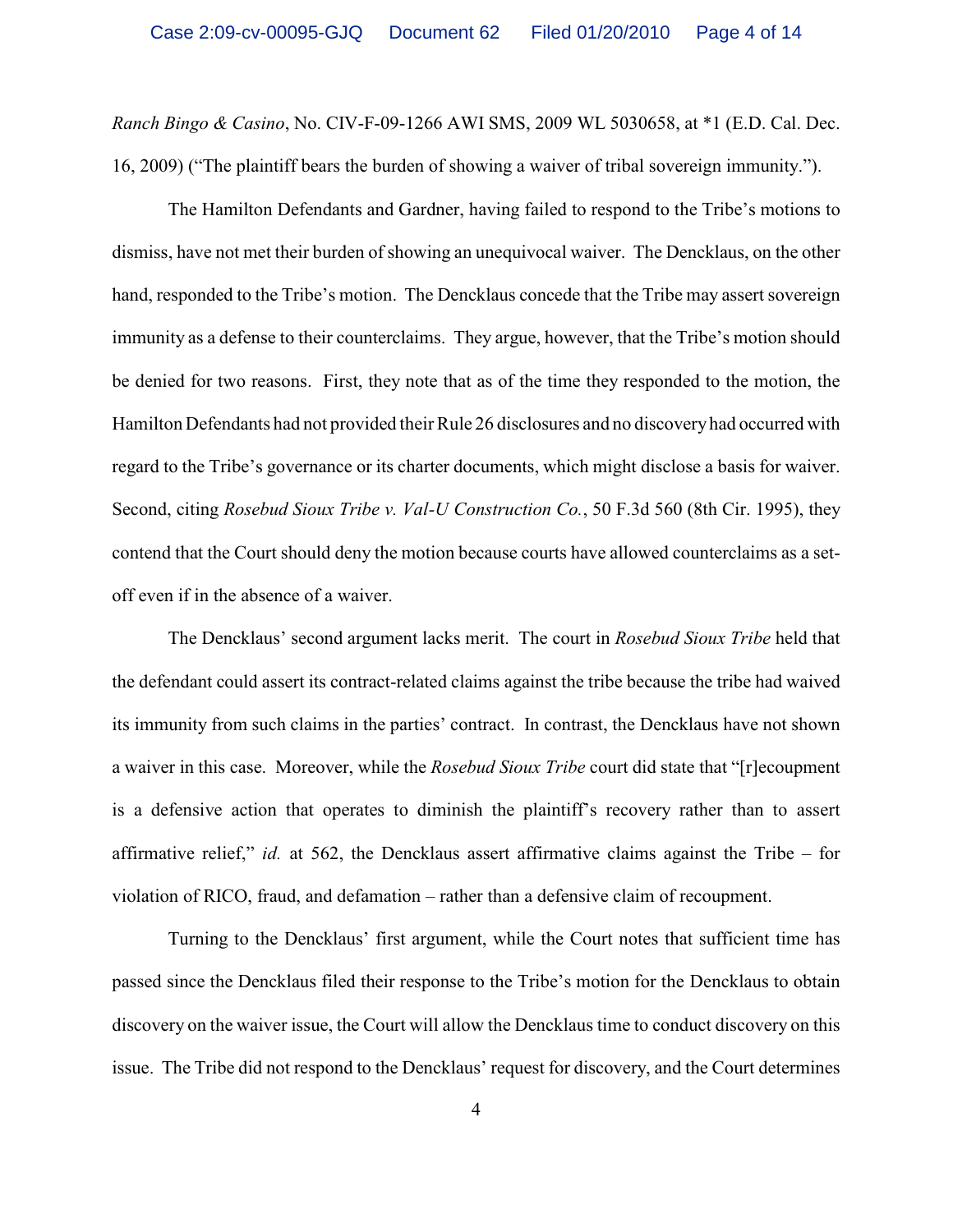that a short period for discovery will not substantially delay the case. Therefore, the Court will grant the Dencklaus until March 1, 2010, to conduct discovery. The parties will also be permitted to file supplemental briefs, if warranted.

# *Dencklaus' Motion to Dismiss Crossclaims*

Gardner has filed a brief crossclaim against the Dencklaus for defamation, alleging that "Roger and Barbara Dencklau have published false and defamatory statements about Gardner orally and in writing." (Gardner Cross-cl. against Roger & Barbara Dencklau ¶ 2.). The Hamilton Defendants have filed a crossclaim against the Dencklaus alleging: (1) violation of RICO; (2) business and personal defamation; (3) breach of fiduciary duty; (4) fraud and misrepresentation; (5) tortious interference with an advantageous business relationship; and (6) replevin.

### **A. Gardner's Crossclaim**

With regard to Gardner's crossclaim, the Dencklaus argue that Gardner's defamation claim fails because it is not alleged with the requisite specificity regarding the content of the alleged statement and the person or persons to whom the communication was made. In order to state a claim for defamation under Michigan law, a plaintiff must allege: (1) a false and defamatory statement concerning the plaintiff; (2) an unprivileged publication to a third party; (3) fault amounting to at least negligence on the part of the publisher; and (4) either actionability of the statement irrespective of special harm (defamation per se) or the existence of special harm caused by the publication (defamation per quod). *Kefgen v. Davidson*, 241 Mich. App. 611, 617, 617 N.W.2d 351, 356 (2000). Michigan courts require that a claim for defamation be pled with some degree of specificity:

The essentials of a cause of action for libel or slander must be stated in the complaint, including allegations as to the particular defamatory words complained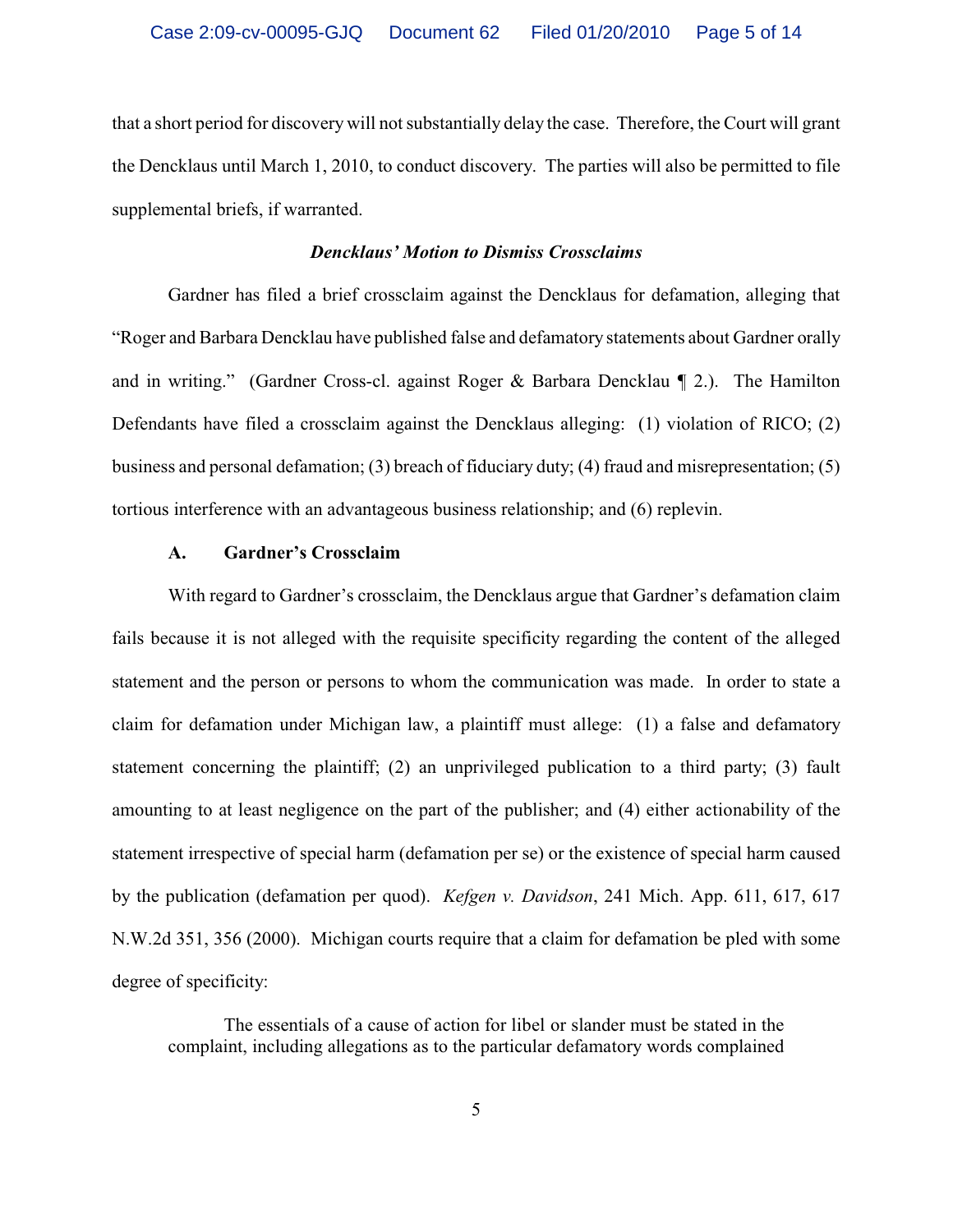of, the connection with the defamatorywords with the plaintiff where such words are not clear or are ambiguous, and the publication of the alleged defamatory words.

*Pursell v. Wolverine-Pentronix, Inc.*, 44 Mich. App. 416, 421, 205 N.W.2d 504, 507 (1973) (quoting 11 Callaghan's Mich. Pleading & Practice (2d ed.) § 78.09). In other words, a plaintiff must "allege where, when, [and] to whom th[e] statement was published." *Hernden v. Consumers Power Co.*, 72 Mich. App. 349, 356, 249 N.W.2d 419, 422 (1976). While the precise words used need not be alleged, a plaintiff must at least allege the substance of the defamatory statement. *Pursell*, 44 Mich. App. at 422, 205 N.W.2d at 507.

Gardner fails to allege a claim for defamation with the requisite specificity. As noted above, she merely claims that the Dencklaus published false and defamatory statements about her to someone. Gardner does not allege the substance of the alleged statements, nor does she allege when they were made or to whom they were made. Gardner has not requested leave to amend her claim. Therefore, her crossclaim for defamation must be dismissed.

# **B. The Hamilton Defendants' Crossclaim**

The Dencklaus assert several grounds for dismissal of the Hamilton Defendants' crossclaim. The Dencklaus argue that the crossclaim is improper under Rule 13(g) and that it is subject to dismissal under the first-to-file rule because it concerns issues asserted in a lawsuit the Dencklaus previously filed against some of the Hamilton Defendants and others in Minnesota state court. Finally, on the merits, the Dencklaus argue that: (1) the defamation claim should be dismissed because it is not pled with the requisite specificity; (2) the fraud claim should be dismissed because it is not pled with the particularity as required by Rule 9(b); and (3) that the breach of fiduciary claim should be dismissed because no facts are alleged giving rise to a fiduciary relationship under Minnesota law.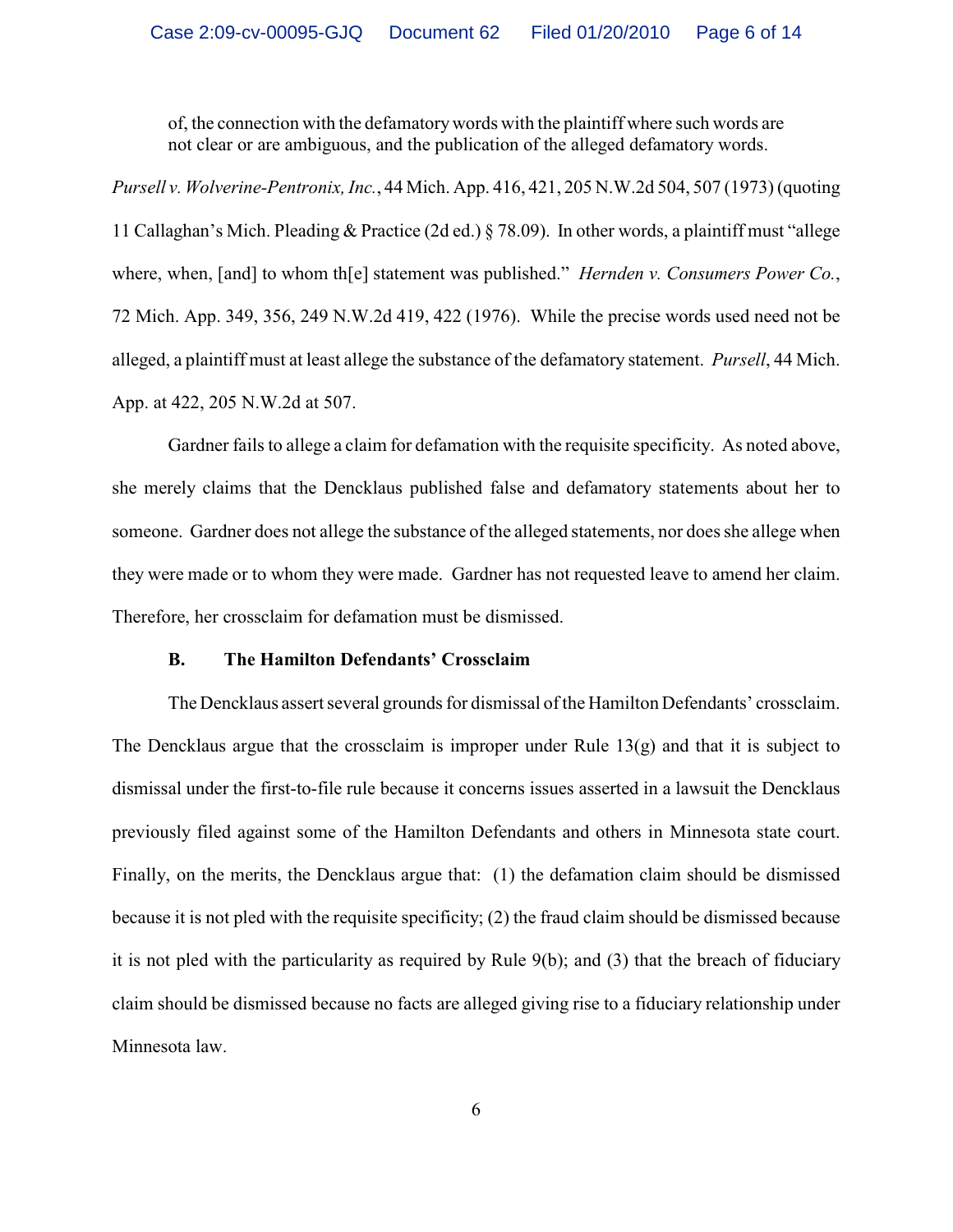# **1. Rule 13(g)**

Federal Rule of Civil Procedure 13(g) provides:

A pleading may state as a crossclaim any claim by one party against a coparty if the claim arises out of the transaction or occurrence that is the subject matter of the original action or of a counterclaim, or if the claim relates to any property that is the subject matter of the original action. The crossclaim may include a claim that the coparty is or may be liable to the cross-claimant for all or part of a claim asserted in the action against the crossclaimant.

Fed. R. Civ. P. 13(g). Because Rule 13(g) employs the same language – "arises out of the transaction or occurrence that is the subject of  $"$  – as Rule 13(a)(1)(A) for compulsory counterclaims, courts generally apply the same standards for dealing with both rules. *See United States v. Gilbert*, 478 F. Supp. 306, 312 n.9 (S.D.N.Y. 1979). The Sixth Circuit applies the "logical relationship" test in determining whether a claim is a compulsory counterclaim. *Sanders v. First Nat'l Bank & Trust Co.*, 936 F.2d 273, 277 (6th Cir. 1991). Under that test, a court asks "whether the issues of law and fact raised by the claims are largely the same and whether substantially the same evidence would support or refute both claims." *Id.* (citing *Moore v. New York Cotton Exchange*, 270 U.S. 593, 46 S. Ct. 367 (1926)).

The Dencklaus argue that the Hamilton Defendants' crossclaims do not meet the Rule 13(g) standard because the Tribe's claims arise out of inappropriate dealings between its employee, Gardner, and others, while the Hamilton Defendants' crossclaims relate to separate transactions in Minnesota not involving the Tribe. The Court's review of the crossclaim reveals otherwise. For example, the RICO claim concerns the Dencklaus' relationship with Gardner and the Hamilton Defendants in the same transactions with the Tribe that are at issue in the Tribe's claims. Thus, in paragraph 26, the Hamilton Defendants allege that "the Dencklau's' [sic] reports of alleged fraud against the Hamilton Defendants and Defendant Tina Gardner was conducted by wire and/or mail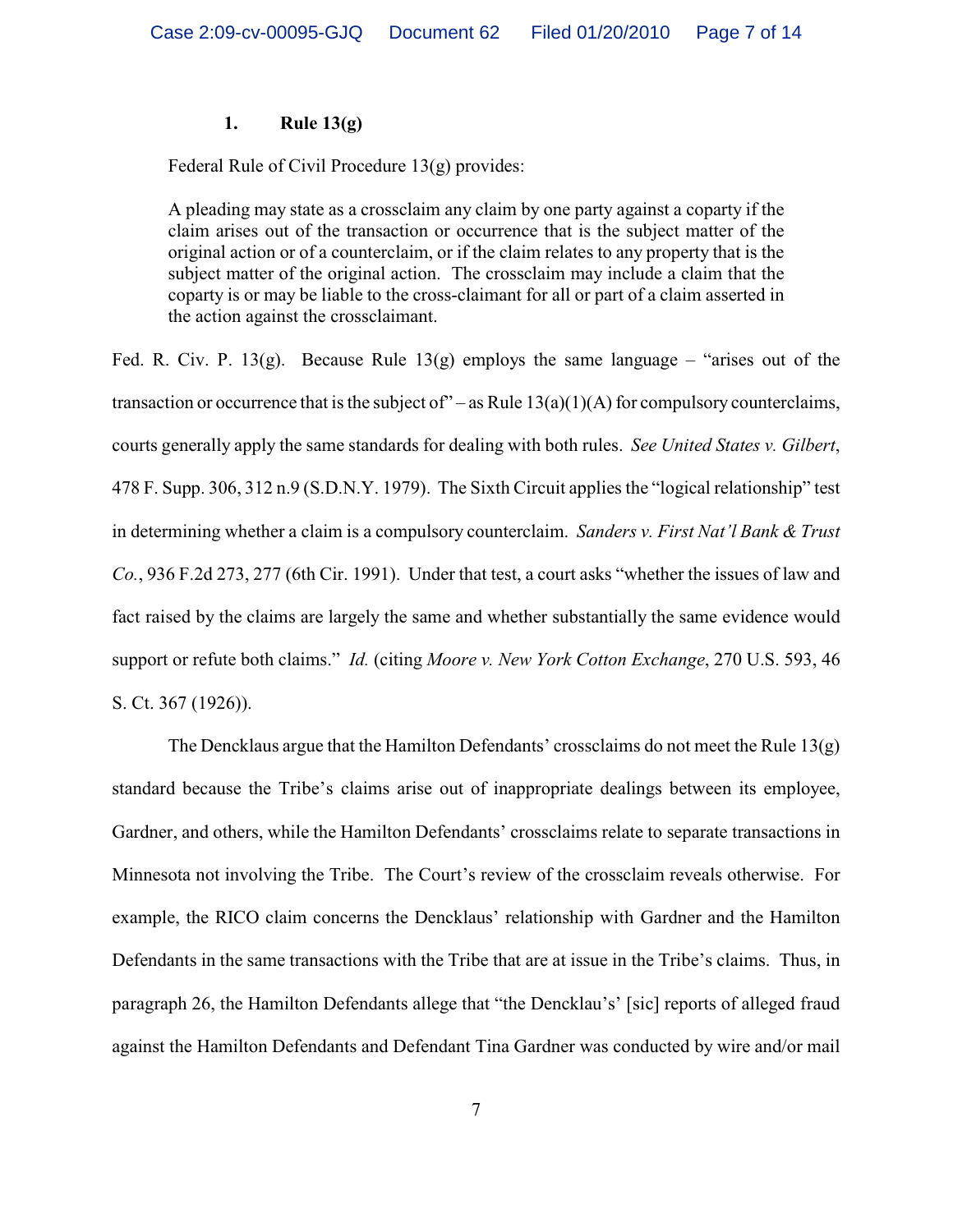communications with an unknown member of the Plaintiff Sault Tribe as part of a scheme and artifice to conceal their fraud against Plaintiff." Similarly, the defamation, breach of fiduciary duty, and tortious interference claims all involve the transactions and relationships at issue in Tribe's claims. Likewise, the fraud and misrepresentation claim concerns Roger Dencklau's "dealings with the . . . Tribe" and "the relationship of the Hamilton businesses with the [] Tribe." Finally, although the connection between the Tribe's claims and the Hamilton Defendants' replevin claim is not as direct as the other claims, the Court nonetheless concludes that it has a logical relationship with the Tribe's claims because there are overlapping factual and legal issues, such as the Dencklaus' relationship with, and authority to act for, the Hamilton business entities and what the Dencklaus' knew about the alleged scheme involving Gardner. Thus, the Hamilton Defendants' crossclaim satisfies Rule  $13(g)$ 's requirements because it is logically related to the Tribe's claims.

### **2. First-to-File Rule**

The Dencklaus next argue that the Hamilton Defendants' crossclaim is barred by the first-tofile rule. The first-to-file rule embodies the well-established principle that "[i]n all cases of concurrent jurisdiction, the Court which first has possession of the subject must decide it." *Smith v. M'Iver*, 9 Wheat. 532, 22 U.S. 532, 535 (1824). The Sixth Circuit has noted that the rule is "a well-established doctrine that encourages comity among federal courts of equal rank. The rule provides that when actions involving nearly identical parties and issues have been filed in two different district courts, the court in which the first suit was filed should generally proceed to judgment." *Zide Sport Shop of Ohio, Inc. v. Ed Tobergte Assocs., Inc.*, 16 F. App'x 433, 437 (6th Cir. 2001) (quoting *In re Burley*, 738 F.2d 981, 988 (9th Cir. 1984)). The instant case does not concern two cases pending in two different federal district courts. Rather, one case is pending in federal court and the other is pending in Minnesota state court. The first-to-file rule thus has no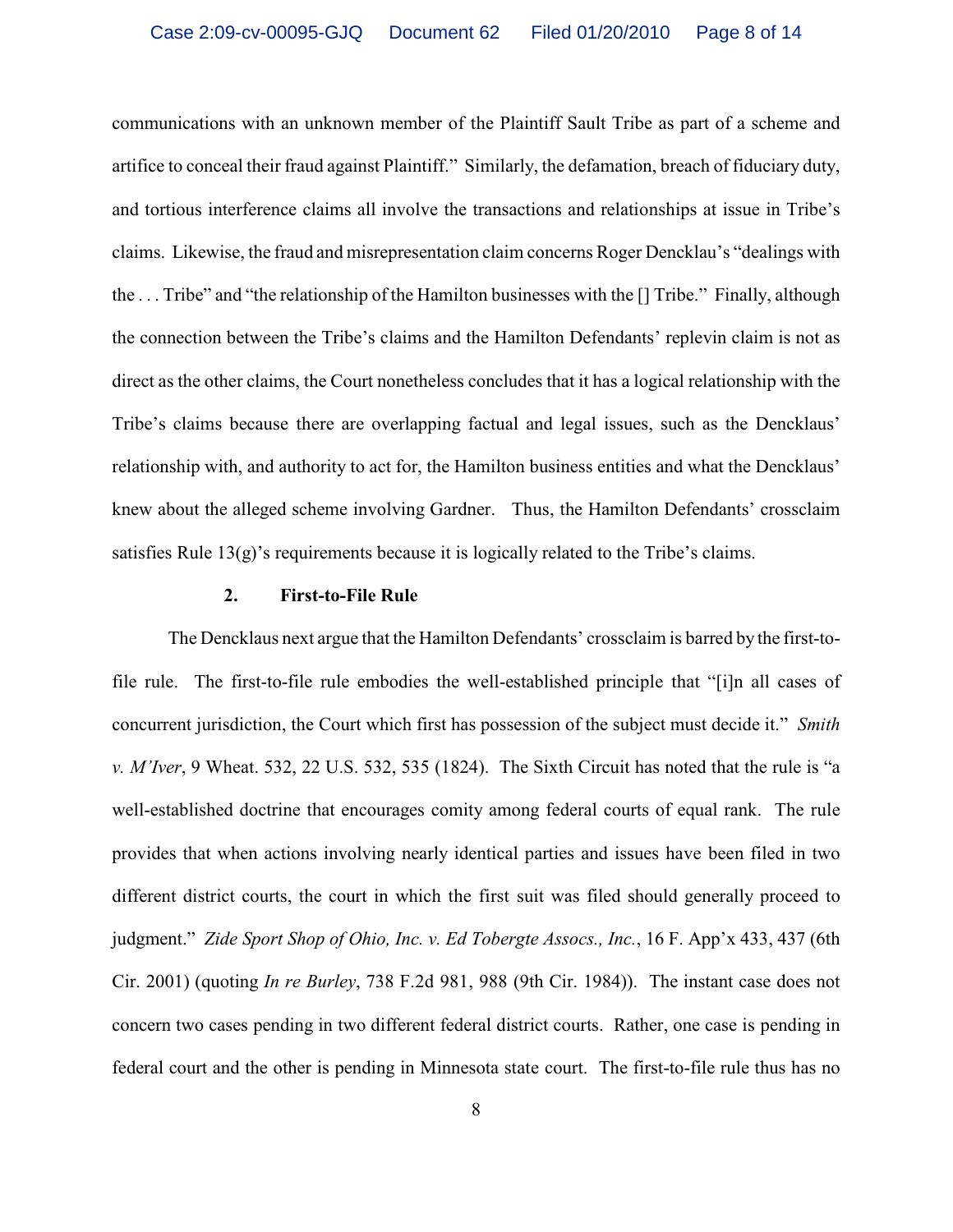application. *See Kaiser Found. Health Plan, Inc. v. Shelton*, No. 09-00309 JMS LEK, 2009 WL 3018704, at \*6 (D. Haw. Sept. 17, 2009) (noting that the first-to-file "rule does not contemplate application as between a state court and a federal court" but rather "is applicable as between two federal district courts"); *Tarragon Corp. v. Northland Portfolio, L.P.* (*In re Tarragon Corp.*), No. 09-10555 (DHS), 2009 WL 2244598, at \*8 (Bankr. D.N.J. July 27, 2009) (stating that the first-tofile doctrine does not apply when similar actions are pending in state and federal courts).

### **3. Defamation Claim**

The Dencklaus argue that the Hamilton Defendants' defamation claim pled in Count II of the counterclaim must be dismissed because it lacks the requisite specificity as required by Michigan law. The Court agrees. Although the Hamilton Defendants provide a bit more detail in their defamation claim than Gardner provided in her claim, much of the necessary details are still lacking. For instance, although the Hamilton Defendants allege that Roger Dencklau made false accusations that Defendant Carolyn Hamilton engaged in fraudulent dealings with the Tribe, they do not allege when or to whom Roger Dencklau made the alleged statements. As set forth above, Michigan law requires more than bare bones allegations in order to adequately allege a claim for defamation. In addition, the Hamilton Defendants have not requested leave to amend this claim. Therefore, the Court will dismiss the defamation claim.

### **4. Fraud and Misrepresentation Claim**

The Dencklaus argue that the fraud and misrepresentation claim must be dismissed because it is not pled with particularity. Pursuant to Rule 9(b), a party claiming fraud "must state with particularity the circumstances constituting fraud," although "intent, knowledge, and other conditions of a person's mind may be alleged generally." Fed. R. Civ. P. 9(b). The Sixth Circuit interprets Rule 9(b) as requiring a plaintiff to "allege the time, place, and content of the alleged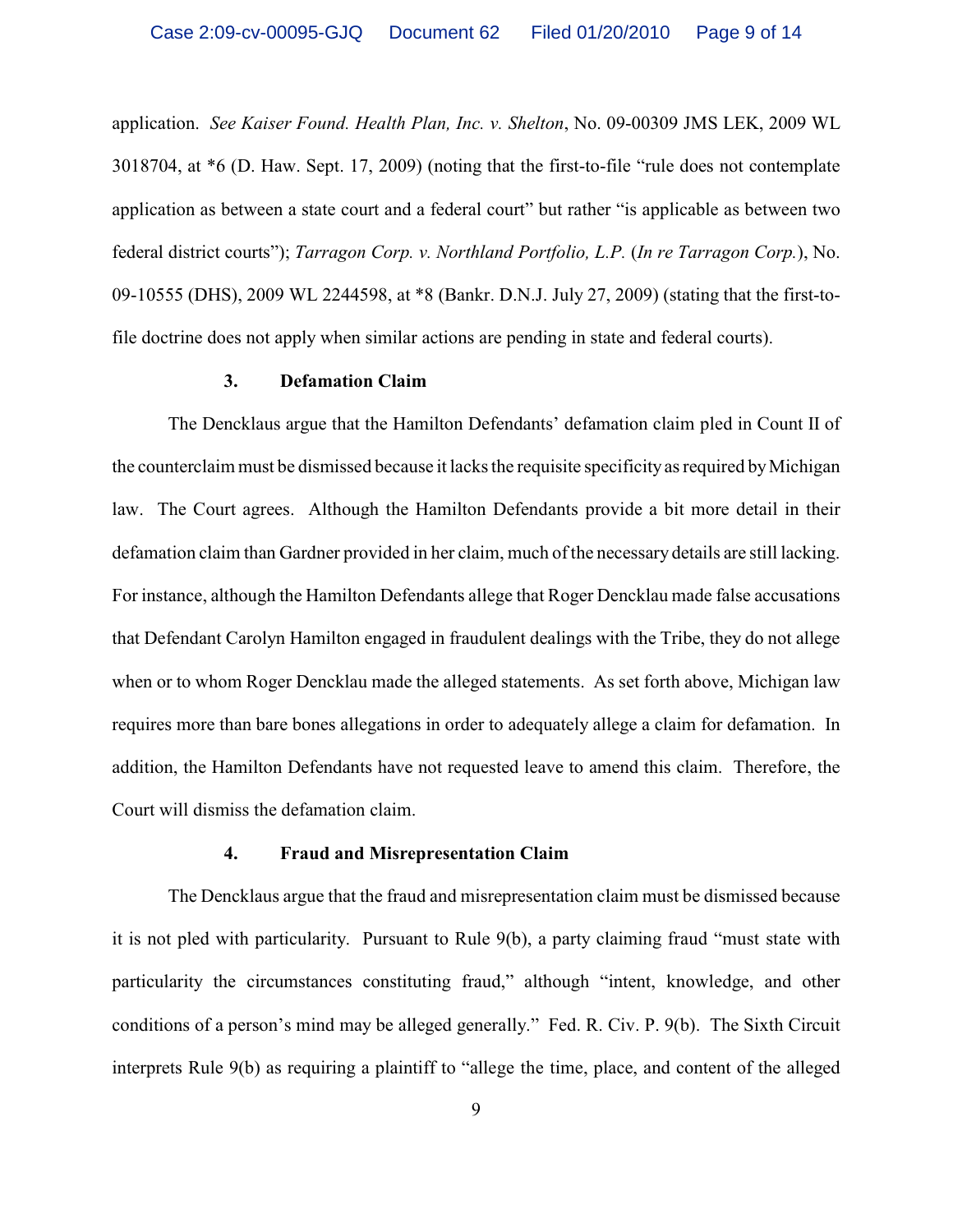misrepresentation on which he or she relied; the fraudulent scheme; the fraudulent intent of the defendants; and the injury resulting from the fraud." *Coffey v. Foamex L.P.*, 2 F.3d 157, 161-62 (6th Cir. 1993). In other words, a party alleging fraud must "'(1) specify the statements that the plaintiff contends were fraudulent, (2) identify the speaker, (3) state where and when the statements were made, and (4) explain why the statements were fraudulent.'" *Frank v. Dana*, 547 F.3d 564, 569-70 (6th Cir. 2008) (quoting *Gupta v. Terra Nitrogen Corp.*, 10 F. Supp. 2d 879, 883 (N.D. Ohio 1998)).

The pertinent allegations of the fraud claim are contained in the following paragraphs:

- 42. Throughout the course of dealing with the Hamilton Defendants, Roger Dencklau engaged in a pattern of deception and fraud as to the accounts of the Hamilton businesses, the sales and assets of the business, as well as committing fraud in his dealings with the Plaintiff Sault Tribe.
- 43. At all specific times pertinent to Plaintiff's Complaint, Roger Dencklau misrepresented the relationship of the Hamilton businesses with the Sault Tribe and concealed facts from Carolyn Hamilton as when sums were being paid by customers, including amounts from the Plaintiff Tribe.

Construed liberally, these allegations suggest that Roger Dencklau acted fraudulently in connection with the accounts of the Hamilton businesses. However, the Hamilton Defendants do not allege that Roger Dencklau actually made a statement to them, nor do they allege when and where one or more fraudulent statements were made. Moreover, they fail to allege why a statement Roger Dencklau made was fraudulent. In short, the Hamilton Defendant's fraud allegations fall short of compliance with Rule 9(b). As with the defamation claim, the Hamilton Defendants have not sought leave to amend this claim. Accordingly, the fraud and misrepresentation claim will also be dismissed.

# **5. Breach of Fiduciary Duty Claim**

The Dencklaus' final argument is that the Hamilton Defendants fail to allege a claim for breach of fiduciary duty because "no basis for such a duty has been established under Minnesota law." (Dencklau Br. Supp. Mot. at 8.) The Dencklaus fail to further develop this argument or to cite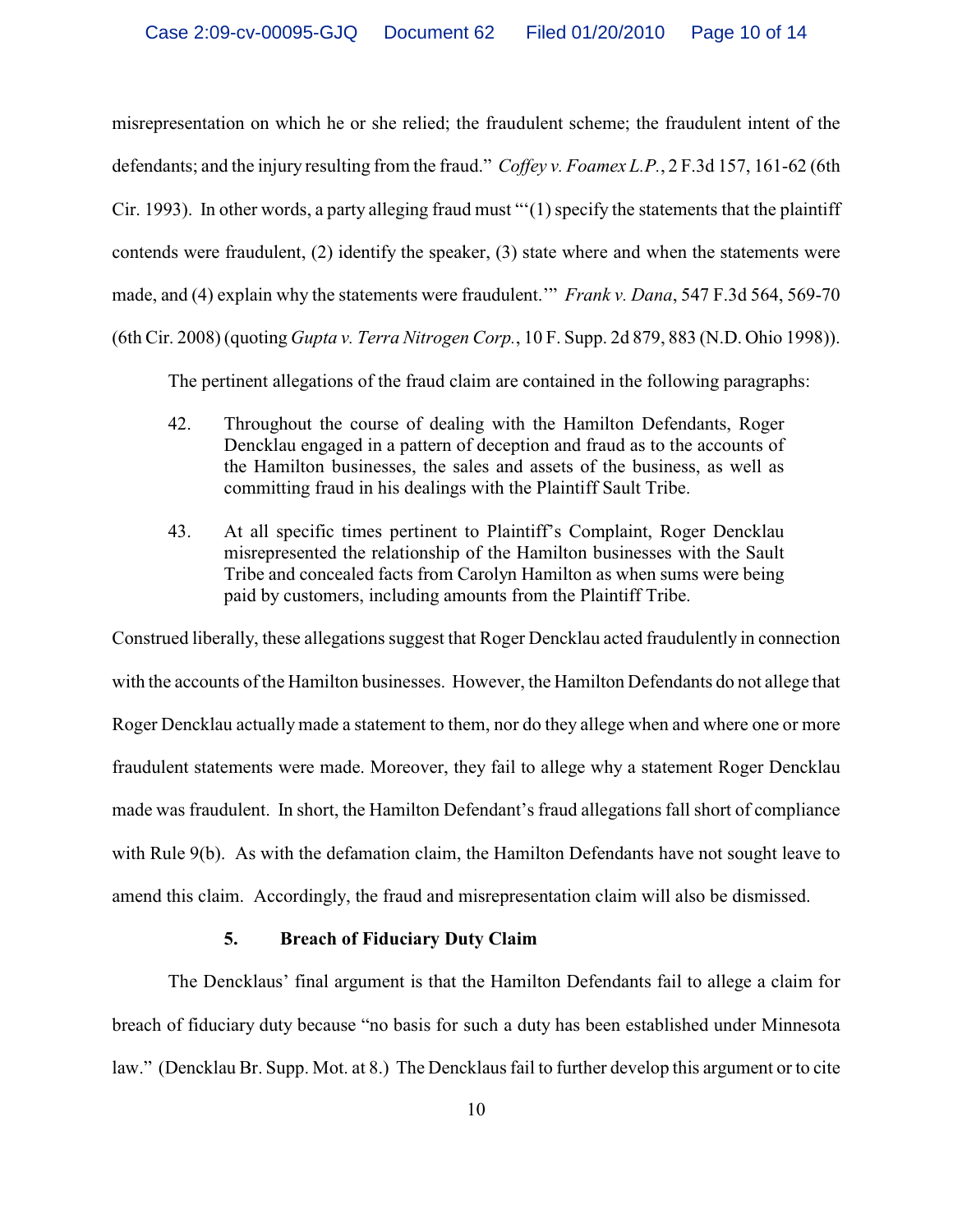any Minnesota case law that supports their position. Accordingly, the Court declines to flesh out the argument for the Dencklaus. *See Rice v. Commissioner*, 169 F. App'x 452, 454 (6th Cir. 2006) ("It is well-established that 'issues adverted to in a perfunctory manner, unaccompanied by some effort at developed argumentation, are deemed waived.'") (quoting *United States v. Layne*, 192 F.3d 556, 566 (6th Cir. 1999)).

# *Dencklaus' Motion for Summary Judgment*

The Dencklaus contend that they are entitled to summary judgment on the Tribe's claims based upon an agreement by the Tribe's attorney to not use any information provided by Roger Dencklau against him or his family. The Dencklaus contend that the Tribe broke this promise to Roger Dencklau by including the Dencklaus in the instant lawsuit, which is based almost entirely upon the information Roger Dencklau provided to the Tribe's attorney.

According to the Dencklaus, after their business relationship with Carolyn Hamilton soured, Carolyn Hamilton and Gardner sent out a fax to other Native American casinos that defamed the Dencklaus. (Dencklau Aff. ¶ 4.) After Roger Dencklau became aware of the defamatory fax signed by Gardner, he spoke with the Tribe's attorney. (*Id.* ¶ 5.) During that conversation, Roger Dencklau told the Tribe's attorney that Dencklau possessed some information regarding Hamilton and Gardner that might be of interest to the Tribe. (*Id.*) In response to the discussion, the Tribe's attorney sent Roger Dencklau an email, which forms the basis of the allege contract. In the email the Tribe's attorney requested a statement from Roger Dencklau regarding the cash payments made to Gardner, subject to the following promise:

I would like to assure yoou [sic] that nothing you write will be used against you or anyone in your family in any court proceedings, the sole purpose that your statement will be used for is the administrative proceedings. I will not use the written statement against you, and I will not supply it to any law enforcement personnel for them to use against you. I am giving you my word, and a promise.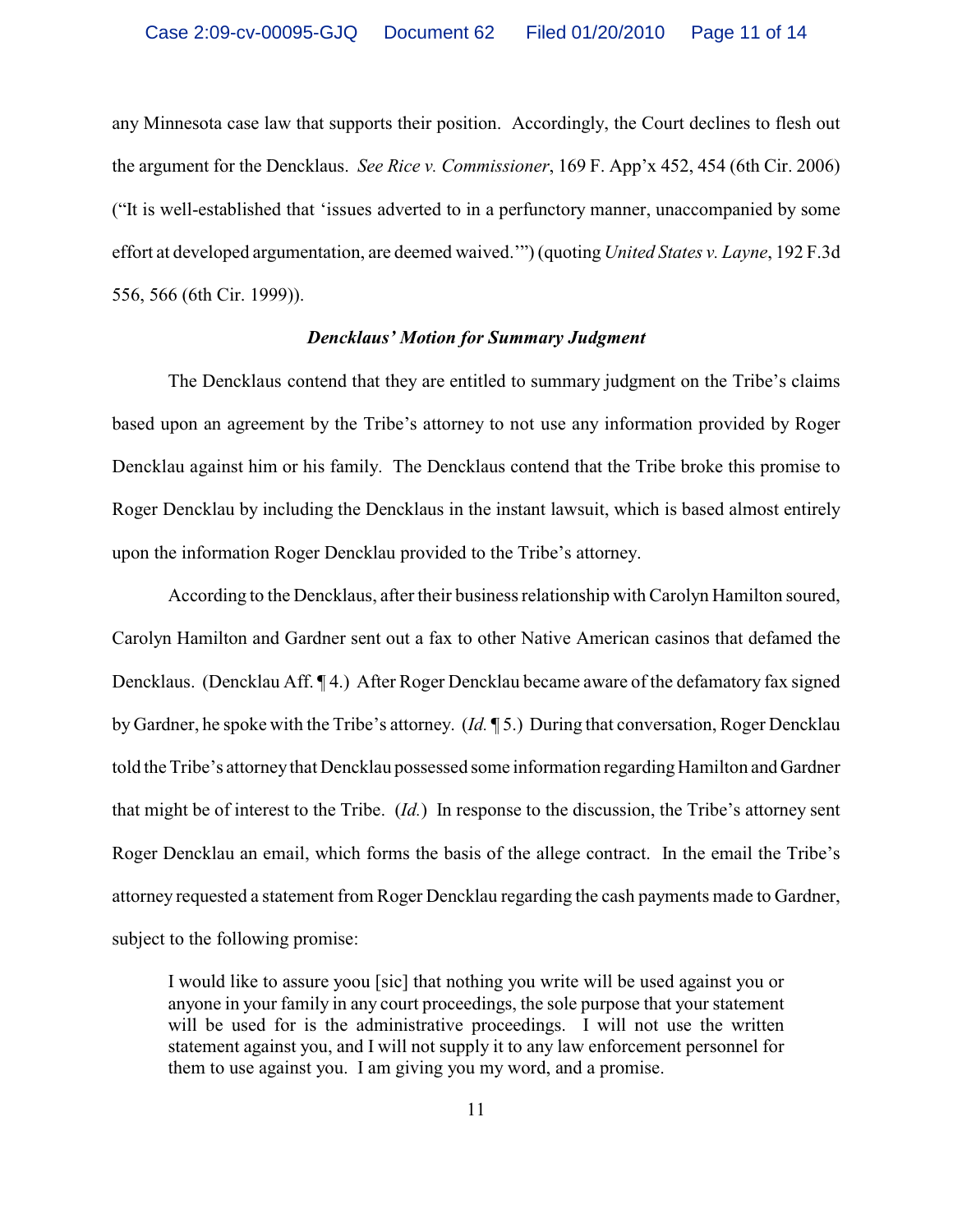(9/16/08 email from Kachur to Dencklau, Dencklau Aff. Ex. 1.) In response, Roger Dencklau provided a two-page letter describing, among other things, the practice by which Gardner was paid a ten percent payment on every invoice paid by the Tribe as well asthe method Gardner and Carolyn Hamilton had devised to divide sales into multiple invoices in order to avoid the \$1,000 limitation on Gardner's purchasing authority.

The Dencklaus contend that by filing the instant case and naming the Dencklaus as Defendants, the Tribe breached the contract with Roger Dencklau, requiring that the claims against the Dencklaus be dismissed.

Michigan law provides that contracts should be construed to give effect to the intentions of the parties and to give a reasonable meaning to all provisions. *Klever v. Klever*, 333 Mich. 179, 186, 52 N.W. 2d 653, 656-57 (1952). If the language of the contract is clear and unambiguous, the court should construe it according to its plain sense and meaning. *Grosse Point Park v. Mich. Mun. Liab. & Prop. Pool*, 473 Mich. 188, 198, 702 N.W.2d 106, 113 (2005). A contract is ambiguous if its provisions are capable of conflicting interpretations. *Klapp v. United Ins. Group Agency, Inc.*, 468 Mich. 459, 467, 663 N.W.2d 447, 453 (2003).

The contract at issue in this case was what is commonly labeled a unilateral contract. Such a contract is formed where one party makes an offer that seeks acceptance by performance and the other party accepts by performing. *See In re Certified Question*, 432 Mich. 438, 446, 443 N.W.2d 112, 115-16 (1989). In this case the Tribe's attorney sought Roger Dencklau's acceptance through submission of a written statement describing the payments made to Gardner. Roger Dencklau accepted the offer by providing a written statement, thus forming a contract.

The Tribe contends that no contract was formed because there was no mutuality of agreement between the parties. The Tribe asserts that there was no meeting of the minds because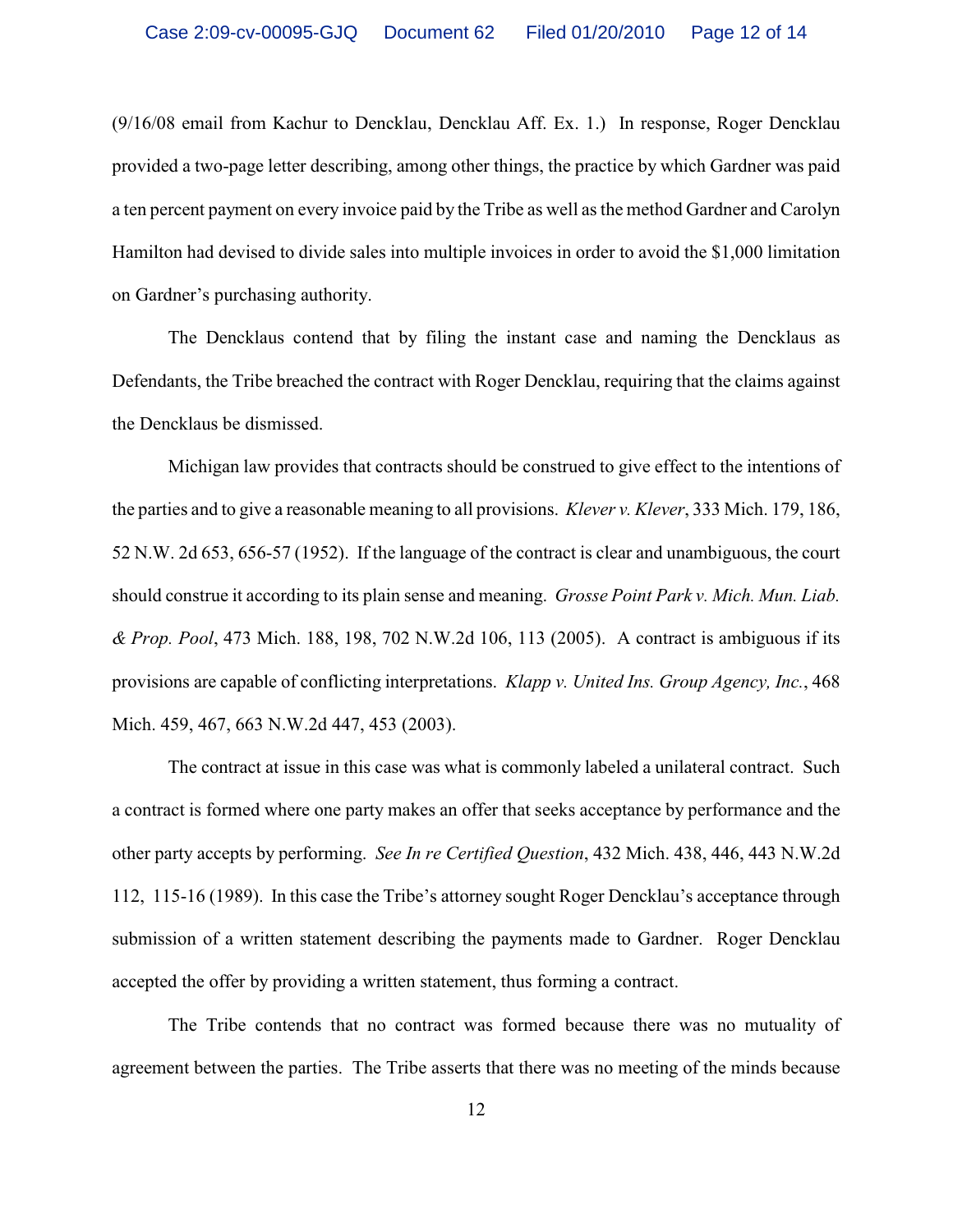Roger Dencklau asserts that the Tribe's attorney's offer was not to sue the Dencklaus in a civil action in exchange for his written statement, whereas the email forming the basis of the contract states only that the Tribe would not use the written statement against Roger Dencklau or his family. This argument lacks merit, because the evidence shows that the parties understood what was required for acceptance. The issue is what was promised, and the answer to that question depends upon the language of the email from the Tribe's attorney, which constituted the offer.

The email does not state that the Tribe agreed not to sue the Dencklaus if Roger Dencklau provided a written statement. Rather, it merely states that "nothing you write will be used against you or anyone in your family in any court proceedings, the sole purpose that your statement will be used for is the administrative proceedings involving Ms. Gardner." In effect, the Tribe promised Roger Dencklau what is commonly known as "use immunity." Use immunity "acts only to suppress, in any . . . prosecution, the witness' testimony and evidence derived directly or indirectly from that testimony." *Application of United States Senate Select Comm. on Presidential Campaign Activities*, 361 F. Supp. 1270, 1274 (D.D.C. 1973). The other type of immunity, known as "transaction immunity," is broader in scope. Transaction immunity "precludes prosecution for any transaction or affair about which a witness testifies." *Id.* In this case, the plain language of the email shows that the Tribe's attorney promised that it would not use Roger Dencklaus written statement against him, which constitutes use immunity. Thus, the Tribe did not necessarily breach the agreement by filing this case against the Dencklaus, although the Tribe may not use Roger Dencklau's statement, or any evidence derived directly or indirectly from that statement, against the Dencklaus in this case. Whether the Tribe can produce any evidence that does not derive from the information provided by Roger Dencklau's statement remains to be seen. *See United States v. Hubbell*, 530 U.S. 27, 39-40, 120 S. Ct. 2037, 2045 (2008) (noting that when use immunity is